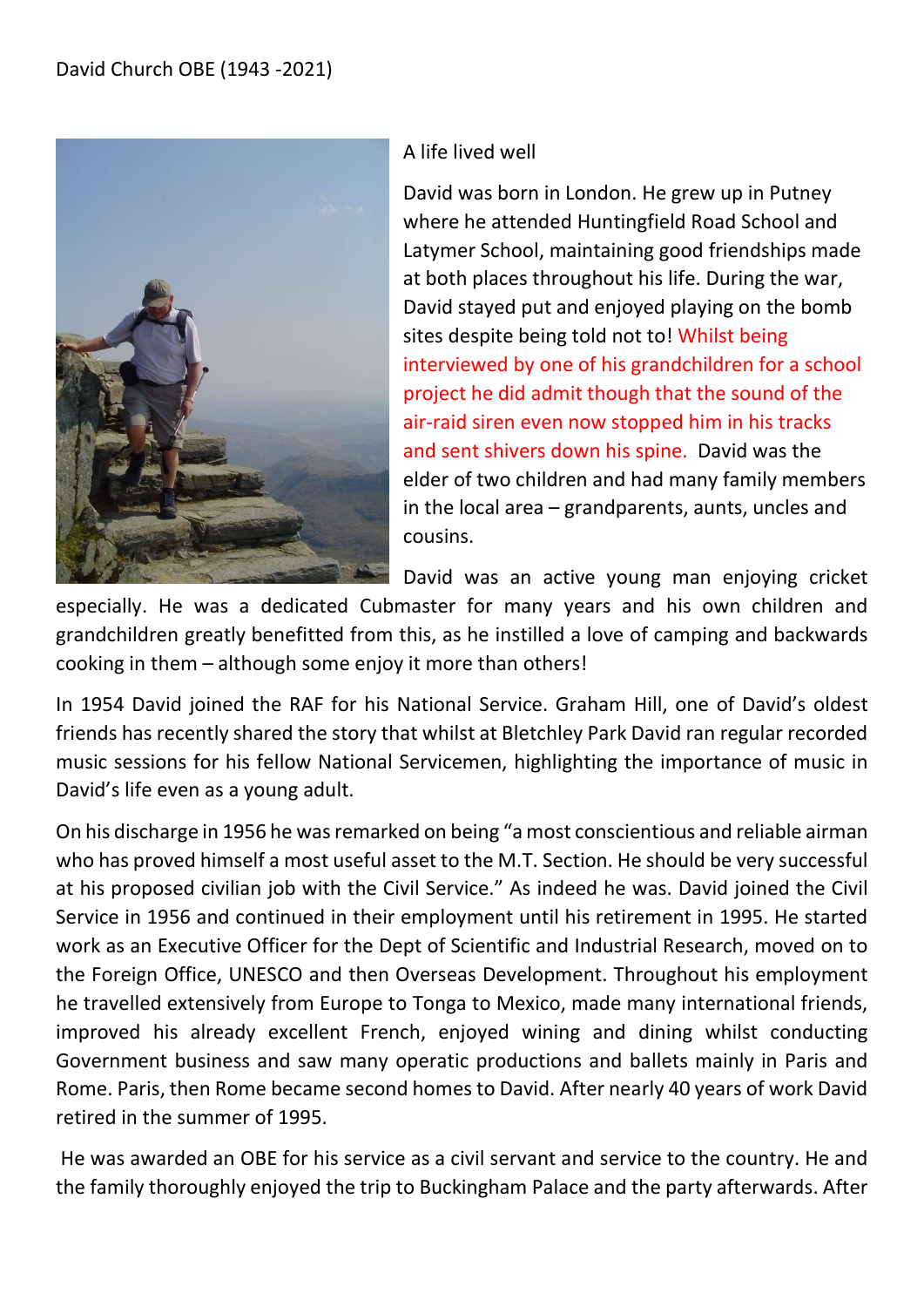retiring David became the chairman of VOICE, a European-wide network of NGO's helping the world's hungry, and so his work continued but this time in Brussels.

Work was a large part of his life but by no means the most important. That was family.

David met Gillian whilst working as civil servants together and they married in September 1964. Although both born in London they wanted to move out of the city so after their marriage they moved to High Wycombe. Nicholas was born in 1966, Penelope in 1970 and Michael in 1974. Shortly after Michael was born the family moved to Naphill and David and Gillian made the house into a warm, loving and welcoming home, open to family, friends and children's friends. David and Gillian worked tirelessly in the garden (a passion they shared) to create a beautiful space for games, flowers and vegetables to thrive. Unfortunately, gooseberries thrived rather too well much to the disgust of the children! They were also very keen walkers and with a love of the outdoors including animals and birds. David could point out a heron at 100 metres and enjoyed adopting animals at the local zoos! When David's beloved Gillian died so unexpectedly in January 2018, David was adamant he wanted to stay in their home – a place filled with love and memories and large enough for children and grandchildren to come and stay. 47 years of a very happy life blessed by lovely neighbours living in the family home in Naphill.

David was a loving, kind, funny, patient, supportive and generous man and never more so than with his children, their husband and wives and grandchildren. For his children their parties were great fun as David would devise scavenger hunts throughout the village using weird and wonderful clues. He would spend time encouraging interests or playing cricket for hours on the beach. As a granddad, David took great interest in his five granddaughters' lives. He loved hearing their news or welcoming them into the house to stay or come for a visit. He was incredibly patient and would make sure the children were entertained from keeping them company out of the sun in Spain watching "Finding Nemo" 8 days in a row to searching out items of interest in his vast collection of bits and pieces at home. He loved to choose and buy them little gifts, including his youngest granddaughters' favourite teddy, the allimportant Blue Ted. He embraced technology and was excited to receive emails from his eldest granddaughter Heather as a first-year student or shouting zoom calls on a Saturday morning with the youngest Alice and Eve.

He also took great pleasure sending out email cards and messages – the Sunday morning email with the round-up of the week's Matt cartoons was eagerly anticipated by the children. David and Gillian both loved holidays and they enjoyed nothing more than the annual family summer holiday. Over the years, the family visited Norfolk, the Lakes, Scarborough, Filey, Isle of Wight, Devon, Cornwall and Kent allowing the widespread family time to get together and have fun. This year the holiday is in Norfolk one of David's favourite places – he will be greatly missed. This tradition will continue in David and Gillian's memory.

David had a great passion for life and many interests. His love of music was also a huge part of his life. David was a highly accomplished pianist as well as a skilled accordion player.